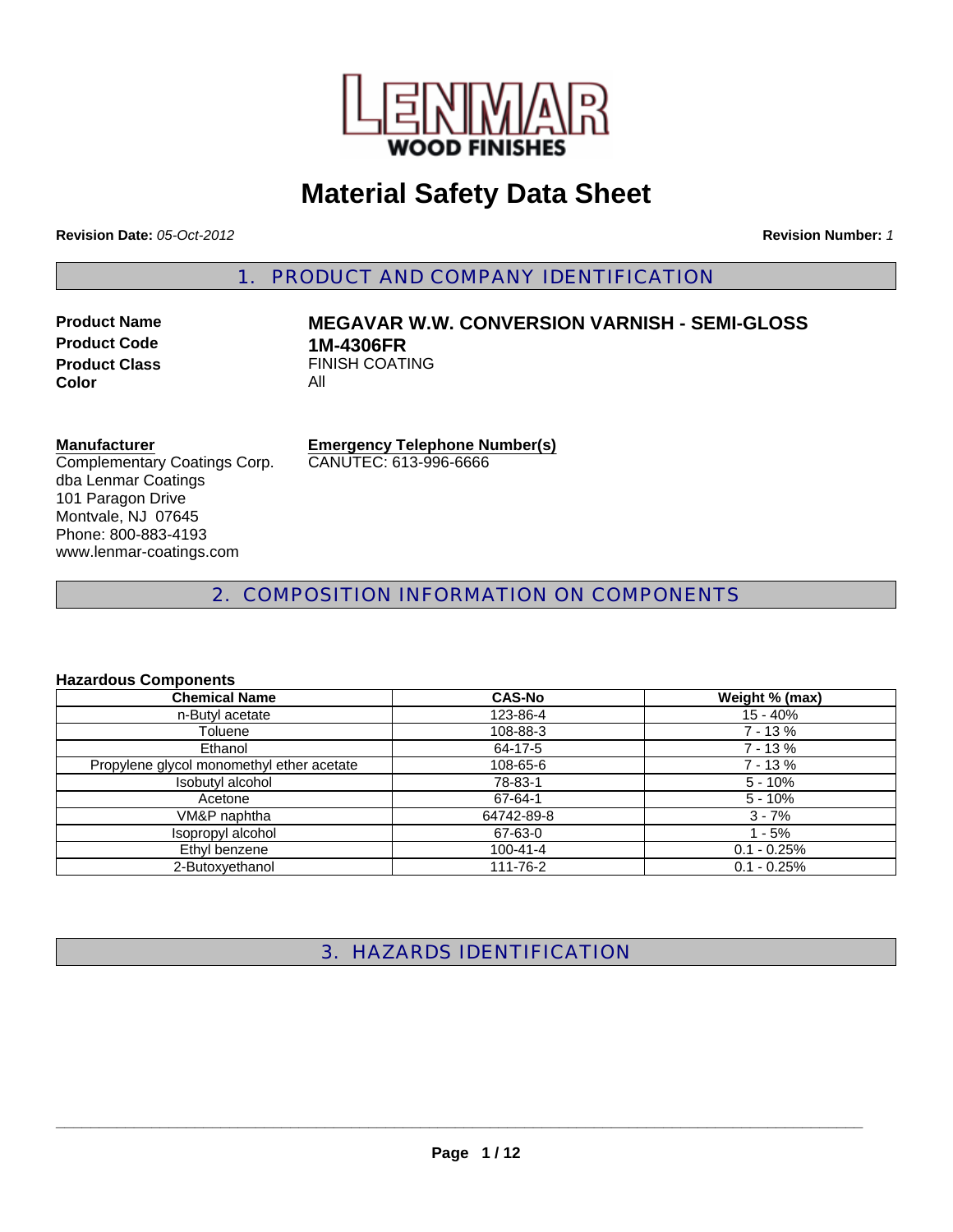| <b>3. HAZARDS IDENTIFICATION</b>                                                                                                                                                                                           |                                                                                                                                                                                                      |  |  |
|----------------------------------------------------------------------------------------------------------------------------------------------------------------------------------------------------------------------------|------------------------------------------------------------------------------------------------------------------------------------------------------------------------------------------------------|--|--|
| <b>Emergency Overview</b>                                                                                                                                                                                                  |                                                                                                                                                                                                      |  |  |
|                                                                                                                                                                                                                            | <b>DANGER</b>                                                                                                                                                                                        |  |  |
| Flammable. Vapors may cause flash fire or explosion. Harmful if swallowed. Vapor harmful. Harmful by inhalation. Vapors<br>may be irritating to eyes, nose, throat, and lungs. May cause skin irritation and/or dermatitis |                                                                                                                                                                                                      |  |  |
|                                                                                                                                                                                                                            | IMPORTANT: Designed to be mixed with other components. Mixture will have hazards of all components.                                                                                                  |  |  |
| <b>Appearance liquid</b>                                                                                                                                                                                                   | <b>Odor</b> Not available                                                                                                                                                                            |  |  |
| <b>Potential Health Effects</b>                                                                                                                                                                                            |                                                                                                                                                                                                      |  |  |
| <b>Principal Routes of Exposure</b>                                                                                                                                                                                        | Eye contact, skin contact and inhalation.                                                                                                                                                            |  |  |
| <b>Acute Effects</b>                                                                                                                                                                                                       |                                                                                                                                                                                                      |  |  |
| <b>Eyes</b>                                                                                                                                                                                                                | Avoid contact with eyes. Causes eye irritation. Vapor may cause irritation with                                                                                                                      |  |  |
| <b>Skin</b>                                                                                                                                                                                                                | symptoms of burning and tearing.<br>Avoid contact with skin. May cause skin irritation and/or dermatitis. Prolonged                                                                                  |  |  |
|                                                                                                                                                                                                                            | contact may cause severe skin irritation with local redness and discomfort. Can be                                                                                                                   |  |  |
| <b>Inhalation</b>                                                                                                                                                                                                          | absorbed through skin.<br>Avoid breathing vapors or mists. Harmful by inhalation. May cause irritation of<br>respiratory tract High vapor / aerosol concentrations are irritating to the eyes, nose, |  |  |
|                                                                                                                                                                                                                            | throat and lungs and may cause headaches, dizziness, drowsiness,                                                                                                                                     |  |  |
| Ingestion                                                                                                                                                                                                                  | unconsciousness, and other central nervous system effects.<br>Harmful if swallowed. Ingestion may cause irritation to mucous membranes. Small                                                        |  |  |
|                                                                                                                                                                                                                            | amounts of this product aspirated into the respiratory system during ingestion or<br>vomiting may cause mild to severe pulmonary injury, possibly progressing to death                               |  |  |
| <b>Chronic Effects</b>                                                                                                                                                                                                     | Avoid repeated exposure. Prolonged exposure may cause chronic effects. May                                                                                                                           |  |  |
|                                                                                                                                                                                                                            | cause kidney damage. May cause liver damage.                                                                                                                                                         |  |  |

*See Section 11 for additional Toxicological information.*

**Aggravated Medical Conditions** Asthma and other respiratory disorders. Skin disorders.

| <b>Flammability: 3</b><br>$PPE: -$<br>Health: $2^*$<br><b>Reactivity: 1</b> | <b>HMIS</b> |
|-----------------------------------------------------------------------------|-------------|
|-----------------------------------------------------------------------------|-------------|

#### **HMIS Legend**

- 0 Minimal Hazard
- 1 Slight Hazard
- 2 Moderate Hazard
- 3 Serious Hazard
- 4 Severe Hazard
- \* Chronic Hazard
- X Consult your supervisor or S.O.P. for "Special" handling instructions.

*Note: The PPE rating has intentionally been left blank. Choose appropriate PPE that will protect employees from the hazards the material will present under the actual normal conditions of use.*

*Caution: HMIS® ratings are based on a 0-4 rating scale, with 0 representing minimal hazards or risks, and 4 representing significant hazards or risks. Although HMIS® ratings are not required on MSDSs under 29 CFR 1910.1200, the preparer, has choosen to provide them. HMIS® ratings are to be used only in conjunction with a fully implemented HMIS® program by workers who have received appropriate HMIS® training. HMIS® is a registered trade and service mark of the NPCA. HMIS® materials may be purchased exclusively from J. J. Keller (800) 327-6868.*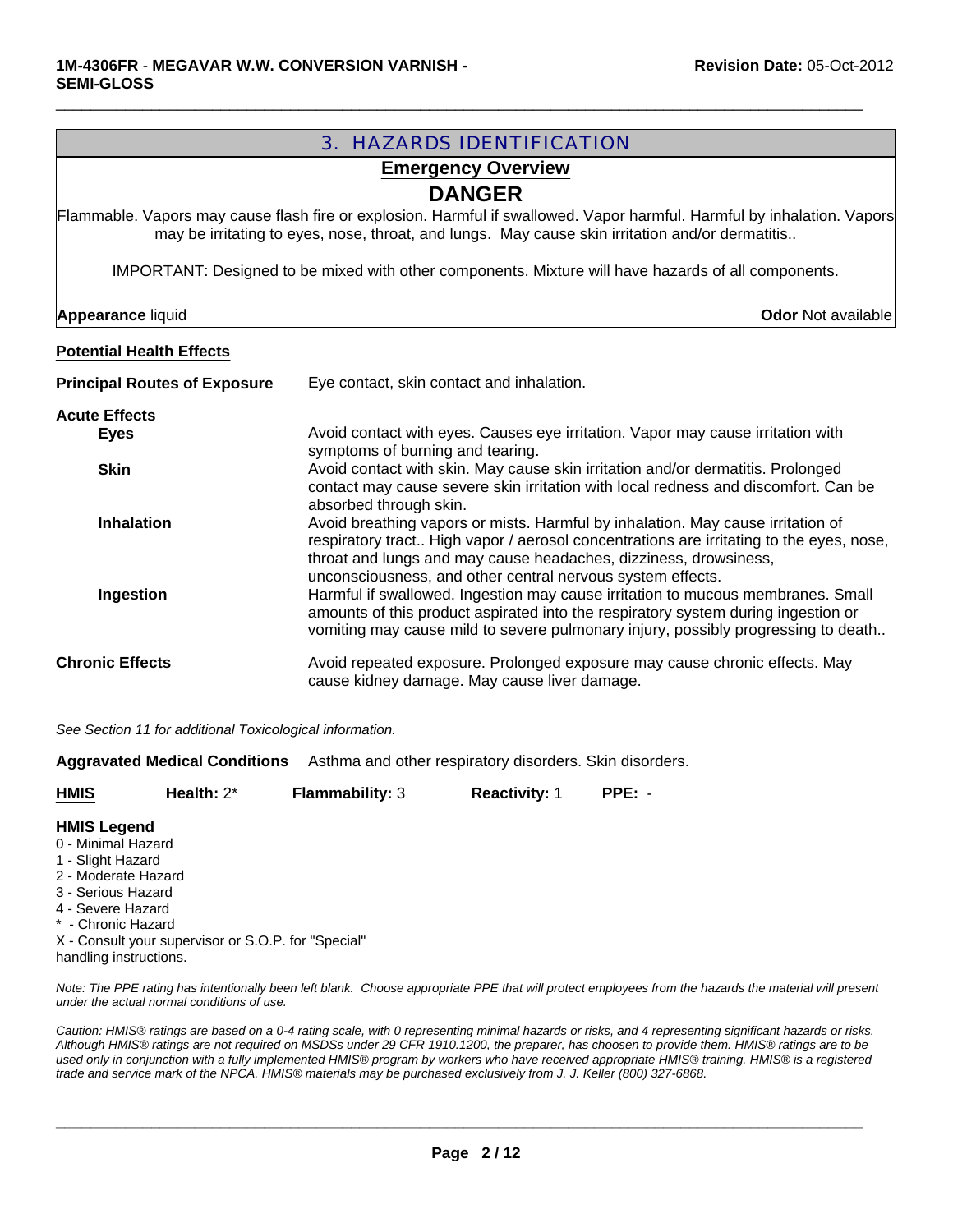# 4. FIRST AID MEASURES

 $\Box$ 

| <b>General Advice</b>             | If symptoms persist, call a physician. Show this safety data sheet to the doctor in<br>attendance.                                                                                                                |
|-----------------------------------|-------------------------------------------------------------------------------------------------------------------------------------------------------------------------------------------------------------------|
| <b>Eye Contact</b>                | Immediately flush with plenty of water. After initial flushing, remove any contact<br>lenses and continue flushing for at least 15 minutes. Keep eye wide open while<br>rinsing. Call a physician immediately.    |
| <b>Skin Contact</b>               | Wash off immediately with soap and plenty of water removing all contaminated<br>clothes and shoes. If skin irritation persists, call a physician.                                                                 |
| <b>Inhalation</b>                 | Move to fresh air. If symptoms persist, call a physician.<br>If not breathing, give artificial respiration. Call a physician immediately                                                                          |
| Ingestion                         | Clean mouth with water and afterwards drink plenty of water. Do not induce vomiting<br>without medical advice. Never give anything by mouth to an unconscious person.<br>Immediate medical attention is required. |
| <b>Notes To Physician</b>         | Treat symptomatically                                                                                                                                                                                             |
| <b>Protection Of First-Aiders</b> | Use personal protective equipment                                                                                                                                                                                 |

5. FIRE-FIGHTING MEASURES

| <b>Flammable Properties</b>                                     | Vapors may travel considerable distance to a source of<br>ignition and flash back. Vapors may cause flash fire or<br>explosion. Prevent build-up of vapors or gases to explosive<br>concentrations. Containers may explode when exposed to<br>extreme heat.                                                                                                      |
|-----------------------------------------------------------------|------------------------------------------------------------------------------------------------------------------------------------------------------------------------------------------------------------------------------------------------------------------------------------------------------------------------------------------------------------------|
| <b>Suitable Extinguishing Media</b>                             | Foam, dry powder or water. Use extinguishing measures<br>that are appropriate to local circumstances and the<br>surrounding environment.                                                                                                                                                                                                                         |
| <b>Protective Equipment And Precautions For Firefighters</b>    | As in any fire, wear self-contained breathing apparatus<br>pressure-demand, MSHA/NIOSH (approved or equivalent)<br>and full protective gear.                                                                                                                                                                                                                     |
| <b>Specific Hazards Arising From The Chemical</b>               | Flammable. Flash back possible over considerable distance.<br>Keep product and empty container away from heat and<br>sources of ignition. Highly explosive in presence of open<br>flames and static discharge. Closed containers may rupture<br>if exposed to fire or extreme heat. Thermal decomposition<br>can lead to release of irritating gases and vapors. |
| <b>Sensitivity To Mechanical Impact</b>                         | No.                                                                                                                                                                                                                                                                                                                                                              |
| <b>Sensitivity To Static Discharge</b>                          | Yes                                                                                                                                                                                                                                                                                                                                                              |
| <b>Flash Point Data</b><br>Flash Point (°F)<br>Flash Point (°C) | 39<br>4                                                                                                                                                                                                                                                                                                                                                          |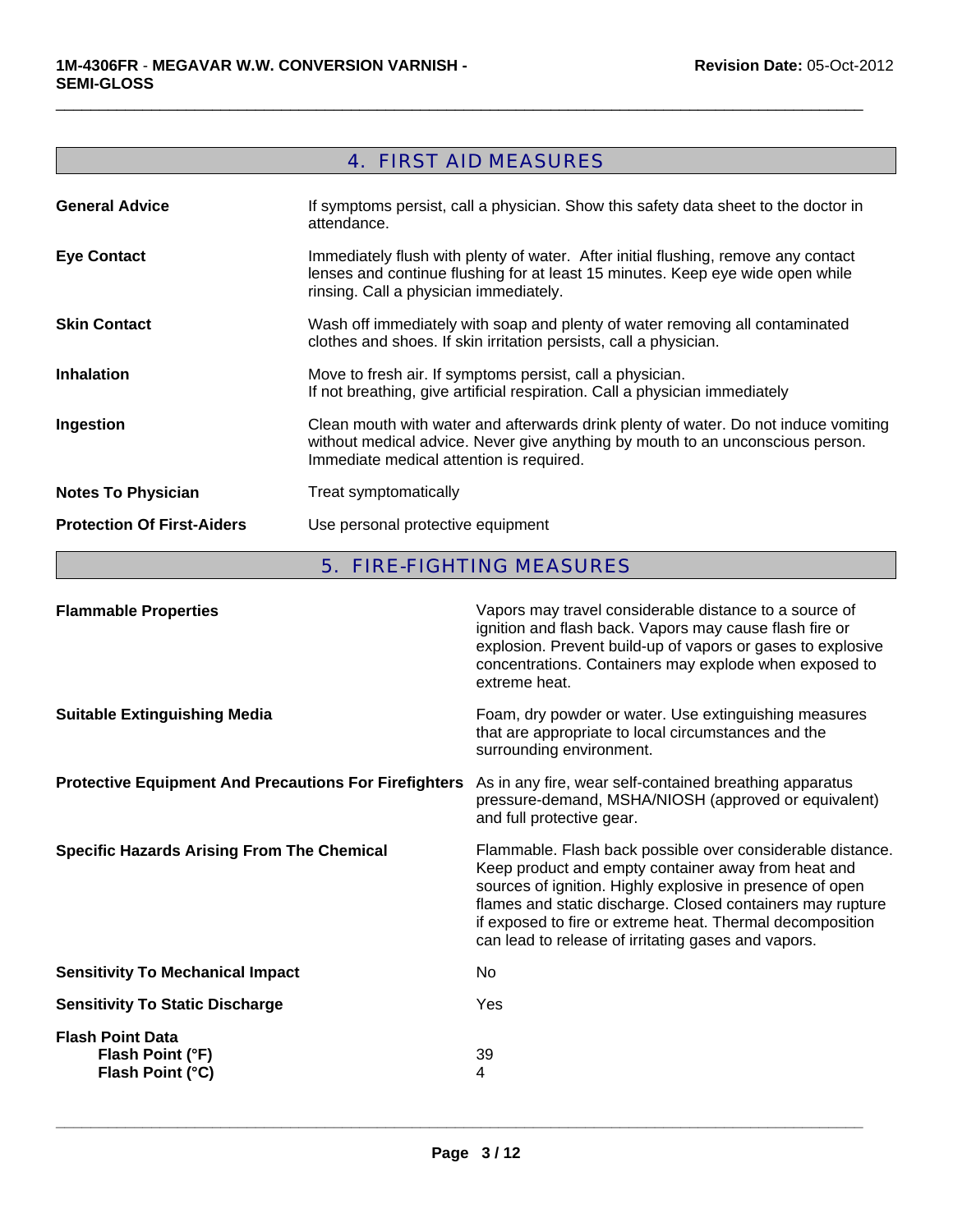|                                                         | <b>Flash Point Method</b>                                                                         |                        | <b>PMCC</b>                    |            |
|---------------------------------------------------------|---------------------------------------------------------------------------------------------------|------------------------|--------------------------------|------------|
|                                                         | <b>Flammability Limits In Air</b><br><b>Upper Explosion Limit</b><br><b>Lower Explosion Limit</b> |                        | Not available<br>Not available |            |
| <b>NFPA</b>                                             | Health: 2                                                                                         | <b>Flammability: 3</b> | <b>Instability: 1</b>          | Special: - |
| <b>NFPA Legend</b><br>0 - Not Hazardous<br>1 - Slightly |                                                                                                   |                        |                                |            |

- 1 Slightly
- 2 Moderate
- 3 High
- 4 Severe

*The ratings assigned are only suggested ratings, the contractor/employer has ultimate responsibilities for NFPA ratings where this system is used.*

*Additional information regarding the NFPA rating system is available from the National Fire Protection Agency (NFPA) at www.nfpa.org.*

# 6. ACCIDENTAL RELEASE MEASURES

| <b>Personal Precautions</b>      | Remove all sources of ignition. Take precautions to prevent flashback. Vapor<br>explosion hazard. Ground and bond all containers and handling equipment. Take<br>precautionary measures against static discharges. Ensure adequate ventilation.<br>Avoid contact with skin, eyes and clothing. Use personal protective equipment. |
|----------------------------------|-----------------------------------------------------------------------------------------------------------------------------------------------------------------------------------------------------------------------------------------------------------------------------------------------------------------------------------|
| <b>Environmental Precautions</b> | Prevent further leakage or spillage if safe to do so. Do not allow material to<br>contaminate ground water system. Prevent product from entering drains. Do not flush<br>into surface water or sanitary sewer system. Local authorities should be advised if<br>significant spillages cannot be contained.                        |
| <b>Methods For Clean-Up</b>      | Dam up. Soak up with inert absorbent material. Use a non-sparking or explosion<br>proof means to transfer material to a sealed, appropriate container for disposal.<br>Clean contaminated surface thoroughly.                                                                                                                     |
| <b>Other Information</b>         | None known                                                                                                                                                                                                                                                                                                                        |
|                                  | <b>7. HANDLING AND STORAGE</b>                                                                                                                                                                                                                                                                                                    |

Handling **Handle and open container with care. Avoid contact with skin, eyes and clothing.** Wear personal protective equipment. Do not breathe vapors or spray mist. Use only in ventilated areas. Prevent vapor build-up by providing adequate ventilation during and after use.

> Take precautionary measures against static discharges. To avoid ignition of vapors by static electricity discharge, all metal parts of the equipment must be grounded. Keep away from heat, sparks and flame. Do not smoke. Extinguish all flames and pilot lights, and turn off stoves, heaters, electric motors and other sources of ignition during use and until all vapors are gone. Ignition and/or flash back may occur..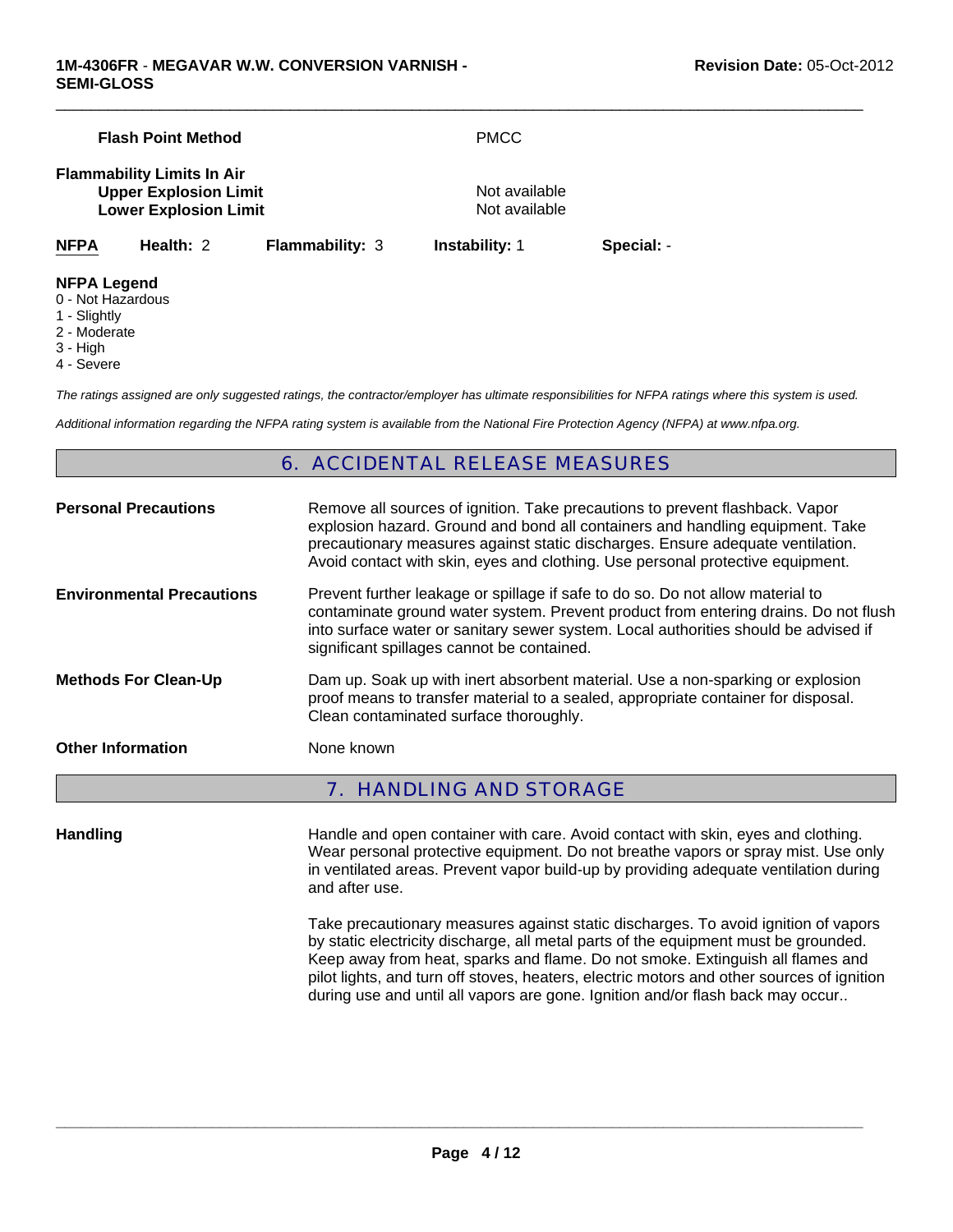| <b>Storage</b> | Keep containers tightly closed in a dry, cool and well-ventilated place. Keep away<br>from heat. Keep away from open flames, hot surfaces and sources of ignition. Keep<br>in properly labeled containers. Keep out of the reach of children Keep away from<br>direct sunlight. Keep away from oxidizing agents, strongly acid or alkaline materials<br>and amines.                                                                                                                                                                                                                                               |
|----------------|-------------------------------------------------------------------------------------------------------------------------------------------------------------------------------------------------------------------------------------------------------------------------------------------------------------------------------------------------------------------------------------------------------------------------------------------------------------------------------------------------------------------------------------------------------------------------------------------------------------------|
|                | <b>Technical measures/Precautions</b> Ensure adequate ventilation. Use only where airflow will keep vapors from building<br>up in or near the work area in adjoining rooms. Comply with all national, state, and<br>local codes pertaining to the storage, handling, dispensing and disposal of flammable<br>liquids.<br>Dissipate static electricity during transfer by grounding and bonding containers and<br>equipment before transferring material. All equipment should be non-sparking and<br>explosion proof. Use explosion proof electrical equipment for ventilation, lighting and<br>material handling |

# 8. EXPOSURE CONTROLS / PERSONAL PROTECTION

## **Exposure Limits**

#### **Hazardous Components**

| <b>Chemical Name</b>                         | <b>ACGIH</b>                    | <b>Alberta</b>                                                                                                                 | <b>British Columbia</b>         | <b>Ontario</b>                                                                                     | Quebec                                                                                                                    |
|----------------------------------------------|---------------------------------|--------------------------------------------------------------------------------------------------------------------------------|---------------------------------|----------------------------------------------------------------------------------------------------|---------------------------------------------------------------------------------------------------------------------------|
| n-Butyl acetate                              | 150 ppm - TWA<br>200 ppm - STEL | 150 ppm - TWA<br>713 mg/m <sup>3</sup> - TWA<br>200 ppm - STEL<br>950 mg/m $3$ - STEL                                          | 20 ppm - TWA                    | 150 ppm - TWAEV<br>710 mg/m <sup>3</sup> - TWAEV<br>200 ppm - STEV<br>950 mg/m <sup>3</sup> - STEV | 150 ppm - TWAEV<br>713 mg/m <sup>3</sup> -<br><b>TWAEV</b><br>200 ppm - STEV<br>950 mg/m <sup>3</sup> - STEV              |
| Toluene                                      | 20 ppm - TWA                    | 188 mg/m <sup>3</sup> - TWA<br>50 ppm - TWA<br>Substance may be reproductive effect<br>readily absorbed<br>through intact skin | 20 ppm - TWA<br>Adverse         | 20 ppm - TWAEV                                                                                     | 188 mg/m <sup>3</sup> -<br><b>TWAEV</b><br>50 ppm - TWAEV<br>Skin absorption<br>can contribute to<br>overall exposure.    |
| Ethanol                                      | 1000 ppm - STEL                 | 1000 ppm - TWA<br>1880 mg/m <sup>3</sup> - TWA                                                                                 | 1000 ppm - TWA                  | 1000 ppm - TWAEV<br>1900 mg/m <sup>3</sup> -<br><b>TWAEV</b>                                       | 1000 ppm -<br><b>TWAEV</b><br>1880 mg/m <sup>3</sup> -<br><b>TWAEV</b>                                                    |
| Propylene glycol<br>monomethyl ether acetate | N/E                             | N/E                                                                                                                            | 50 ppm - TWA<br>75 ppm - STEL   | 270 mg/m <sup>3</sup> - TWAEV<br>50 ppm - TWAEV                                                    | N/E                                                                                                                       |
| Isobutyl alcohol                             | 50 ppm - TWA                    | 152 mg/m <sup>3</sup> - TWA<br>50 ppm - TWA                                                                                    | 50 ppm - TWA                    | 150 mg/m $3$ - TWAEV<br>50 ppm - TWAEV                                                             | 152 mg/m <sup>3</sup> -<br><b>TWAEV</b><br>50 ppm - TWAEV                                                                 |
| Acetone                                      | 500 ppm - TWA<br>750 ppm - STEL | 1800 mg/m <sup>3</sup> - TWA<br>750 ppm - TWA<br>1000 ppm - STEL<br>2400 mg/m <sup>3</sup> -<br><b>STEL</b>                    | 250 ppm - TWA<br>500 ppm - STEL | 500 ppm - TWAEV<br>750 ppm - STEV                                                                  | 1190 mg/m <sup>3</sup> -<br><b>TWAEV</b><br>500 ppm - TWAEV<br>1000 ppm - STEV<br>2380 mg/m <sup>3</sup> -<br><b>STEV</b> |
| VM&P naphtha                                 | N/E                             | N/E                                                                                                                            | N/E                             | N/E                                                                                                | N/E                                                                                                                       |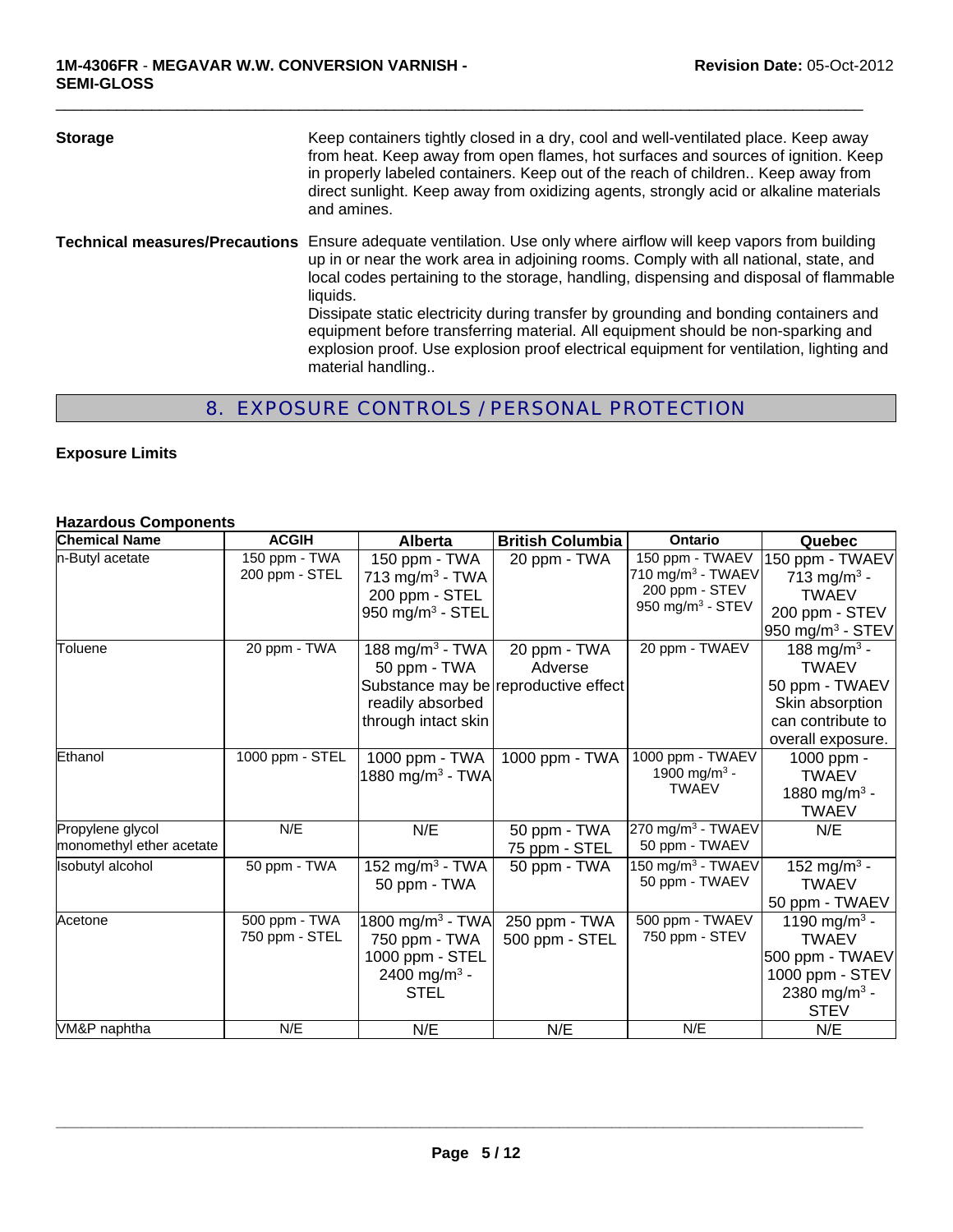#### **1M-4306FR** - **MEGAVAR W.W. CONVERSION VARNISH - SEMI-GLOSS**

| Isopropyl alcohol | 200 ppm - TWA  | 400 ppm - TWA                | 200 ppm - TWA  | 200 ppm - TWAEV    | 400 ppm - TWAEV              |
|-------------------|----------------|------------------------------|----------------|--------------------|------------------------------|
|                   | 400 ppm - STEL | 983 mg/m <sup>3</sup> - TWA  | 400 ppm - STEL | 400 ppm - STEV     | 985 mg/m <sup>3</sup> -      |
|                   |                | 1230 mg/m <sup>3</sup> -     |                |                    | <b>TWAEV</b>                 |
|                   |                | <b>STEL</b>                  |                |                    | 1230 mg/m <sup>3</sup> -     |
|                   |                | 500 ppm - STEL               |                |                    | <b>STEV</b>                  |
|                   |                |                              |                |                    | 500 ppm - STEV               |
| Ethyl benzene     | 20 ppm - TWA   | 100 ppm $-$ TWA              | 20 ppm - TWA   | 100 ppm - TWA      | 100 ppm - TWAEV              |
|                   |                | 434 mg/m <sup>3</sup> - TWA  |                | 125 ppm - STEL     | 434 mg/m <sup>3</sup> -      |
|                   |                | 125 ppm - STEL               |                |                    | <b>TWAEV</b>                 |
|                   |                | 543 mg/m <sup>3</sup> - STEL |                |                    | 125 ppm - STEV               |
|                   |                |                              |                |                    | 543 mg/m <sup>3</sup> - STEV |
| 2-Butoxyethanol   | 20 ppm - TWA   | 20 ppm - TWA                 | 20 ppm - TWA   | 20 ppm - TWAEV     | 20 ppm - TWAEV               |
|                   |                | 97 mg/m <sup>3</sup> - TWA   |                | Absorption through | 97 mg/m <sup>3</sup> -       |
|                   |                | Substance may be             |                | skin, eyes, or     | <b>TWAEV</b>                 |
|                   |                | readily absorbed             |                | mucous membranes   |                              |
|                   |                | through intact skin          |                |                    |                              |

 $\Box$ 

#### **Legend**

ACGIH - American Conference of Governmental Industrial Hygienists Alberta - Alberta Occupational Exposure Limits British Columbia - British Columbia Occupational Exposure Limits Ontario - Ontario Occupational Exposure Limits Quebec - Quebec Occupational Exposure Limits N/E - Not established **Engineering Measures** Ensure adequate ventilation, especially in confined areas. **Personal Protective Equipment Eye/Face Protection** Goggles. Face-shield. If exposure causes eye discomfort, use a full-face respirator. **Skin Protection** Impervious gloves. Chemical resistant apron. Long sleeved clothing. Protective gloves.. Antistatic boots.

**Respiratory Protection** Use only with adequate ventilation. In operations where exposure limits are exceeded, use a NIOSH approved respirator that has been selected by a technically qualified person for the specific work conditions. When spraying the product or applying in confined areas, wear a NIOSH approved respirator specified for paint spray or organic vapors.

**Hygiene Measures** Avoid contact with skin, eyes and clothing. Remove and wash contaminated clothing before re-use. Wash thoroughly after handling. When using do not eat, drink or smoke.

# 9. PHYSICAL AND CHEMICAL PROPERTIES

| Appearance                     | liquid        |
|--------------------------------|---------------|
| Odor                           | Not available |
| Density (Ibs/gal)              | $7.6 - 8.0$   |
| <b>Specific Gravity</b>        | $0.91 - 0.96$ |
| рH                             | Not available |
| <b>Viscosity (centistokes)</b> | Not available |
| <b>Evaporation Rate</b>        | Not available |
| <b>Vapor Pressure</b>          | Not available |
| <b>Vapor Density</b>           | Not available |
| Wt. % Solids                   | $30 - 40$     |
|                                |               |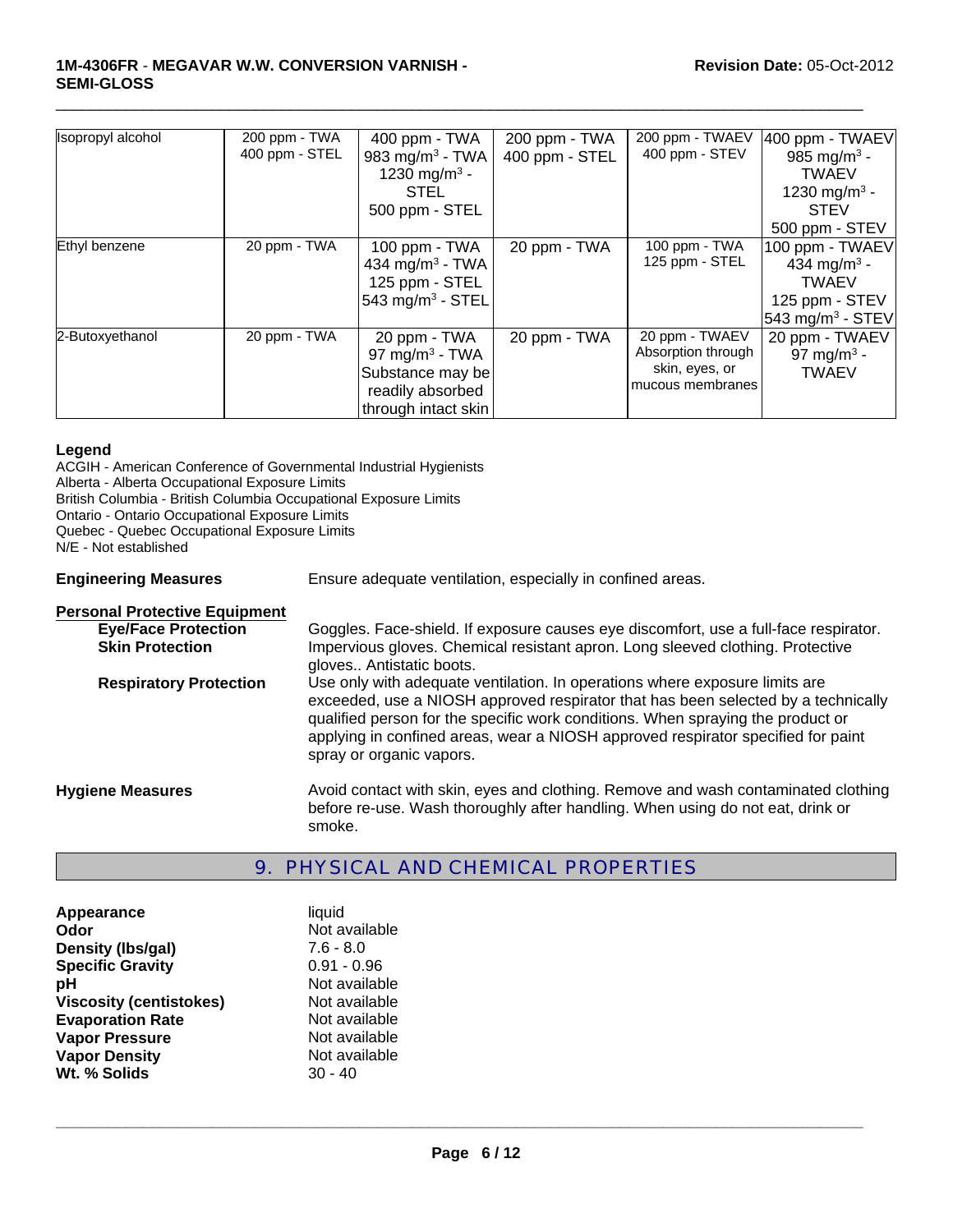|                                   | 9. PHYSICAL AND CHEMICAL PROPERTIES |
|-----------------------------------|-------------------------------------|
| Vol. % Solids                     | $23 - 33$                           |
| Wt. % Volatiles                   | $60 - 70$                           |
| Vol. % Volatiles                  | $67 - 77$                           |
| <b>VOC Regulatory Limit (g/L)</b> | <680                                |
| <b>Boiling Point (°F)</b>         | 132                                 |
| <b>Boiling Point (°C)</b>         | 56                                  |
| <b>Freezing Point (°F)</b>        | Not available                       |
| <b>Freezing Point (°C)</b>        | Not available                       |
| Flash Point (°F)                  | 39                                  |
| Flash Point (°C)                  | 4                                   |
| <b>Flash Point Method</b>         | <b>PMCC</b>                         |
| <b>Upper Explosion Limit</b>      | Not available                       |
| <b>Lower Explosion Limit</b>      | Not available                       |

# 10. STABILITY AND REACTIVITY

| <b>Chemical Stability</b>                 | Stable under normal conditions.                                                                                                                                                 |
|-------------------------------------------|---------------------------------------------------------------------------------------------------------------------------------------------------------------------------------|
| <b>Conditions To Avoid</b>                | Keep away from open flames, hot surfaces, static electricity<br>and sources of ignition. Sparks. Elevated temperature<br>sunlight.                                              |
| <b>Incompatible Materials</b>             | Incompatible with strong acids and bases and strong<br>oxidizing agents amines. metal salts. This product can<br>react violently with strong oxidizing agents and strong acids. |
| <b>Hazardous Decomposition Products</b>   | Thermal decomposition can lead to release of irritating<br>gases and vapors                                                                                                     |
| <b>Possibility Of Hazardous Reactions</b> | None under normal conditions of use.                                                                                                                                            |

11. TOXICOLOGICAL INFORMATION

## **Acute Toxicity**

## **Product**

Repeated or prolonged exposure to organic solvents may lead to permanent brain and nervous system damage. Intentional misuse by deliberately concentrating and inhaling vapors may be harmful or fatal.

# **Component**

Sensitization: non-sensitizing (guinea pig) LD50 Oral: 10768 mg/kg (Rat) LD50 Dermal: > 17600 mg/kg (Rabbit) n-Butyl acetate LC50 Inhalation (Vapor): 390 ppm (Rat, 4 hr.)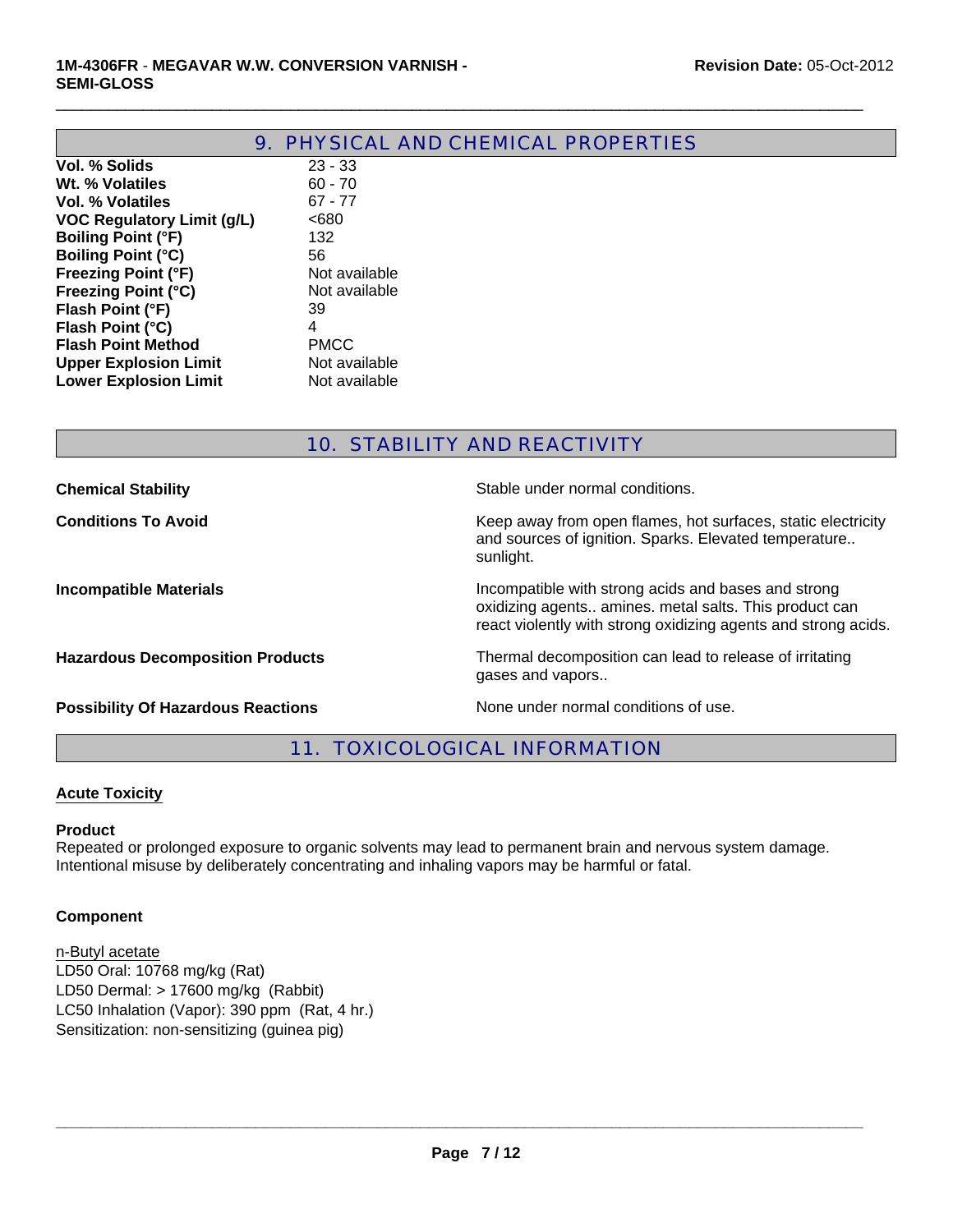LC50 Inhalation (Vapor):  $49000$  mg/m<sup>3</sup> (Rat, 4 hr.) LD50 Oral: 636 mg/kg (Rat) LD50 Dermal: 14100 µL/kg (Rabbit) **Toluene** 

# Ethanol

LD50 Oral: 7060 mg/kg (Rat) LC50 Inhalation (Vapor): 20000 ppm (Rat, 10 hr.)

LD50 Dermal: > 5000 mg/kg (Rabbit) LC50 Inhalation (Vapor): > 4345 ppm Propylene glycol monomethyl ether acetate LD50 Oral: 8532 mg/kg (Rat)

Isobutyl alcohol LD50 Oral: 2460 mg/kg (Rat) LD50 Dermal: 3400 mg/kg (Rabbit) LC50 Inhalation (Vapor): 19200 mg/m $3$  (Rat, 4 hr.)

Acetone LD50 Oral: 5800 mg/kg (Rat)

LD50 Dermal: 12,800 mg/kg (Rabbit) LC50 Inhalation (Vapor): 16,000 ppm (Rat) Isopropyl alcohol LD50 Oral: 5,000-5,045 mg/kg (Rat)

Ethyl benzene LD50 Oral: 3500 mg/kg (Rat) LD50 Dermal: > 5000 mg/kg (Rabbit) LC50 Inhalation (Vapor): 55000 mg/m<sup>3</sup> (Rat, 2 hr.) Sensitization: No sensitizing effects known.

2-Butoxyethanol LD50 Oral: 470 mg/kg (Rat) LD50 Dermal: 220 mg/kg (Rabbit) LC50 Inhalation (Vapor): 2.2 mg/L (Rat, 4 hr.) Sensitization: No sensitizing effects known.

## **Chronic Toxicity**

**Carcinogenicity** The information below indicates whether each agency has listed any ingredient as a carcinogen: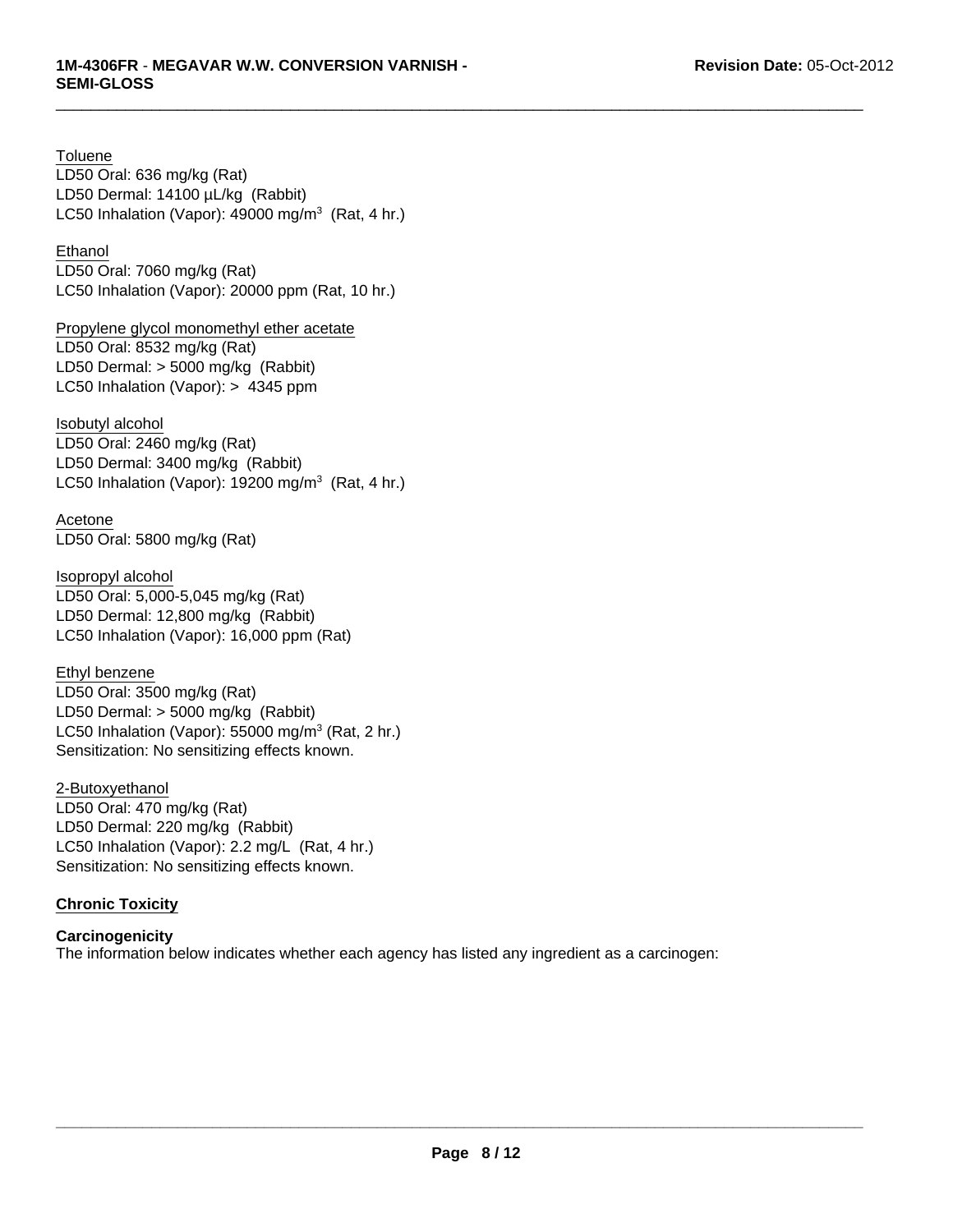#### **1M-4306FR** - **MEGAVAR W.W. CONVERSION VARNISH - SEMI-GLOSS**

| <b>Chemical Name</b> | <b>ACGIH</b>    | <b>IARC</b>   | <b>NTP</b> | <b>OSHA</b> |
|----------------------|-----------------|---------------|------------|-------------|
|                      |                 |               |            | Carcinogen  |
|                      | A3 - Confirmed  |               |            |             |
| Ethanol              | Animal          |               |            |             |
|                      | Carcinogen with |               |            |             |
|                      | Unknown         |               |            |             |
|                      | Relevance to    |               |            |             |
|                      | <b>Humans</b>   |               |            |             |
|                      | A3 - Confirmed  | 2B - Possible |            | Listed      |
| Ethyl benzene        | Animal          | Human         |            |             |
|                      | Carcinogen with | Carcinogen    |            |             |
|                      | Unknown         |               |            |             |
|                      | Relevance to    |               |            |             |
|                      | <b>Humans</b>   |               |            |             |
|                      | A3 - Confirmed  |               |            |             |
| 2-Butoxyethanol      | Animal          |               |            |             |
|                      | Carcinogen with |               |            |             |
|                      | Unknown         |               |            |             |
|                      | Relevance to    |               |            |             |
|                      | <b>Humans</b>   |               |            |             |

 $\Box$ 

#### **Legend**

ACGIH - American Conference of Governmental Industrial Hygienists

IARC - International Agency for Research on Cancer

NTP - National Toxicity Program

OSHA - Occupational Safety & Health Administration

# 12. ECOLOGICAL INFORMATION

#### **Ecotoxicity Effects**

**Product Acute Toxicity to Fish** No information available

# **Acute Toxicity to Aquatic Invertebrates**

No information available

# **Acute Toxicity to Aquatic Plants**

No information available

# **Component**

**Acute Toxicity to Fish** No information available

#### n-Butyl acetate

LC50: 18 mg/L (Fathead Minnow - 96 hr.)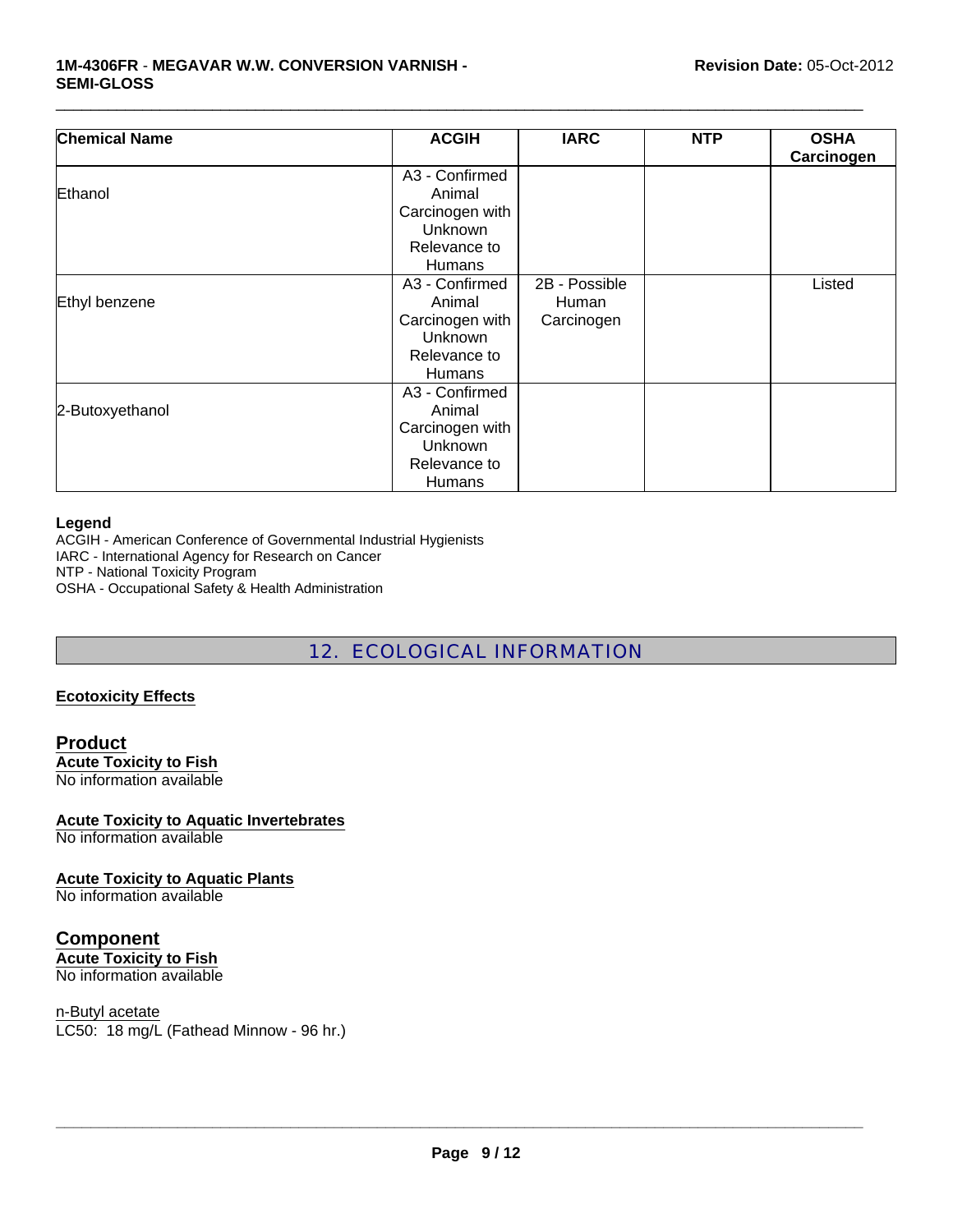# 12. ECOLOGICAL INFORMATION

 $\Box$ 

Acetone LC50: 8300(Bluegill - 96 hr.) mg/L

Ethyl benzene LC50: 12.1 mg/L (Fathead Minnow - 96 hr.)

LC50: 1490 mg/L (Bluegill sunfish - 96 hr.) 2-Butoxyethanol

**Acute Toxicity to Aquatic Invertebrates**

No information available

n-Butyl acetate EC50: 72.8 mg/L (Daphnia magna - 48 hr.)

Acetone EC50: 12600 mg/L (Daphnia magna - 48 hr.)

EC50: 1.8 mg/L (Daphnia magna - 48 hr.) Ethyl benzene

## **Acute Toxicity to Aquatic Plants**

No information available

n-Butyl acetate EC50: 674.7 mg/L (Green algae (Scenedesmus subspicatus), 72 hrs.)

Ethyl benzene EC50: 4.6 mg/L (Green algae (Scenedesmus subspicatus), 72 hrs.)

# 13. DISPOSAL CONSIDERATIONS

| <b>Waste Disposal Method</b>   | Dispose of in accordance with federal, state, provincial, and local regulations. Local<br>requirements may vary, consult your sanitation department or state-designated<br>environmental protection agency for more disposal options. |
|--------------------------------|---------------------------------------------------------------------------------------------------------------------------------------------------------------------------------------------------------------------------------------|
| <b>Empty Container Warning</b> | Emptied containers may retain product residue. Follow label warnings even after<br>container is emptied. Residual vapors may explode on ignition.                                                                                     |

# 14. TRANSPORT INFORMATION

| <b>Proper Shipping Name</b> | Paint  |
|-----------------------------|--------|
| <b>Hazard Class</b>         | З      |
| UN-No                       | UN1263 |
| <b>Packing Group</b>        | Ш      |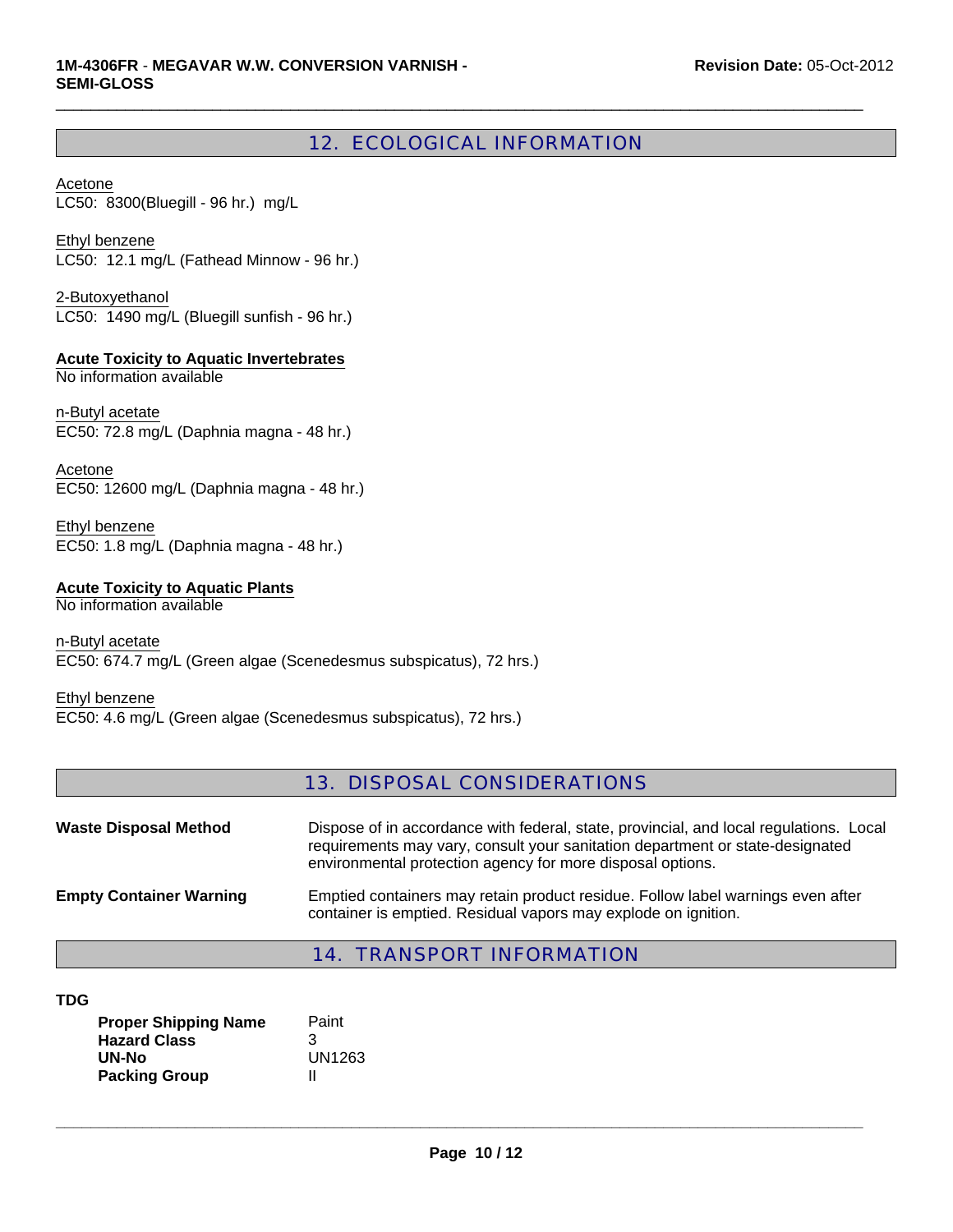# 14. TRANSPORT INFORMATION

 $\Box$ 

| IMDG / IMO         | Contact the preparer for further information. |
|--------------------|-----------------------------------------------|
| <b>ICAO / IATA</b> | Contact the preparer for further information. |

# 15. REGULATORY INFORMATION

## **International Inventories**

| <b>United States TSCA</b> | Yes - All components are listed or exempt. |
|---------------------------|--------------------------------------------|
| <b>Canada DSL</b>         | Yes - All components are listed or exempt. |

# **National Pollutant Release Inventory (NPRI)**

#### **NPRI Parts 1- 4**

This product contains the following Parts 1-4 NPRI chemicals:

| <b>Chemical Name</b>                      | <b>CAS-No</b>  | Weight % (max) |
|-------------------------------------------|----------------|----------------|
| n-Butyl acetate                           | 123-86-4       | 15 - 40%       |
| Toluene                                   | 108-88-3       | $7 - 13%$      |
| Ethanol                                   | 64-17-5        | $7 - 13 \%$    |
| Propylene glycol monomethyl ether acetate | 108-65-6       | $7 - 13\%$     |
| Isobutyl alcohol                          | 78-83-1        | $5 - 10%$      |
| Acetone                                   | 67-64-1        | $5 - 10%$      |
| Isopropyl alcohol                         | 67-63-0        | $1 - 5%$       |
| Ethyl benzene                             | $100 - 41 - 4$ | $0.1 - 0.25%$  |
| 2-Butoxyethanol                           | 111-76-2       | $0.1 - 0.25%$  |

*This product may contain trace amounts of (other) NPRI Parts I-4 reportable chemicals. Contact the preparer for further information.*

#### **NPRI Part 5**

This product contains the following NPRI Part 5 Chemicals:

| <b>Chemical Name</b>                      | <b>CAS-No</b> | Weight % (max) |
|-------------------------------------------|---------------|----------------|
| n-Butyl acetate                           | 123-86-4      | 15 - 40%       |
| Toluene                                   | 108-88-3      | $7 - 13%$      |
| Ethanol                                   | 64-17-5       | 7 - 13 %       |
| Propylene glycol monomethyl ether acetate | 108-65-6      | $7 - 13%$      |
| VM&P naphtha                              | 64742-89-8    | $3 - 7%$       |
| Isopropyl alcohol                         | 67-63-0       | $1 - 5%$       |
| 2-Butoxyethanol                           | 111-76-2      | $0.1 - 0.25%$  |

*This product may contain trace amounts of (other) NPRI Part 5 reportable chemicals. Contact the preparer for further information.*